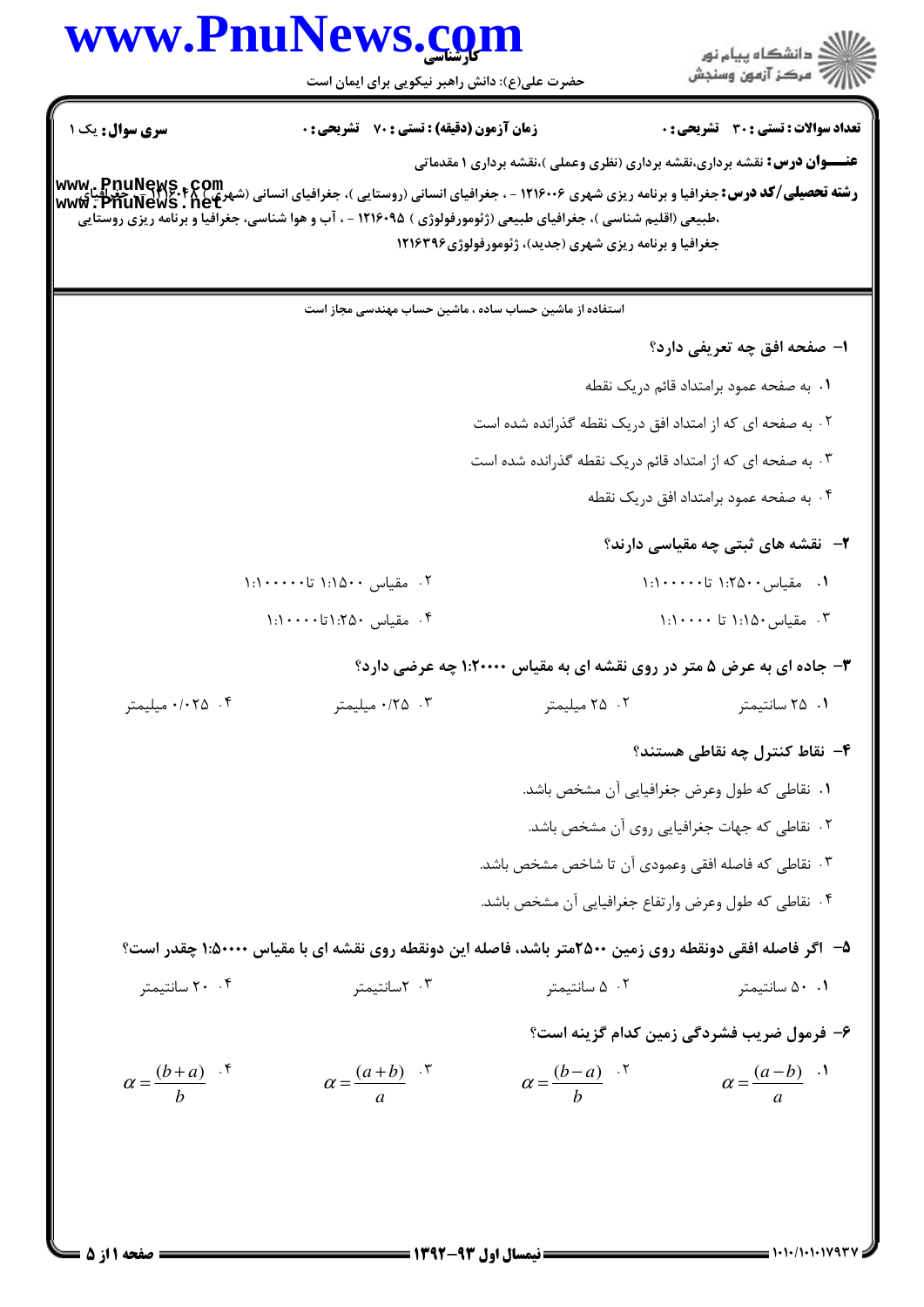## www.PnuNews.com

حضرت علی(ع): دانش راهبر نیکویی برای ایمان است

**زمان آزمون (دقیقه) : تستی : 70 گشریحی : 0** 

**سری سوال : ۱ یک** 

**تعداد سوالات : تستي : 30 - تشريحي : 0** 

**عنـــوان درس:** نقشه برداری،نقشه برداری (نظری وعملی )،نقشه برداری ۱ مقدماتی

**رشته تحصیلی/کد درس:** جغرافیا و برنامه ریزی شهری ۱۲۱۶۰۰۶ - ، جغرافیای انسانی (روستایی )، جغرافیای انسانی (شهری )<br>**MWW . PhuNews . net**<br>WWW . PhuNews . net طبیعی (اقلیم شناسی )، جغرافیای طبیعی (ژئومورفولوژی ) ۹۵+۱۲۱۶ - ، آب و هوا شناسی، جغرافیا و برنامه ریزی روستایی، جغرافیا و برنامه ریزی شهری (جدید)، ژئومورفولوژی ۱۲۱۶۳۹۶

> ۷– کدام فرمول بیانگر خطای اتفاقی است؟  $m = \pm \frac{\sqrt{\Delta 1 + \Delta 2 + \dots + \Delta n}}{n} = \frac{[\Delta \Delta]}{n}$  $\lim_{n \to \infty} \frac{\Delta 1 + \Delta 2 + ... + \Delta n}{n} = 0$  $[\Delta] = nx - [i]$  .  $\Delta$  max =  $\pm 2.5m$ .

۸– در یک سری اندازه گیری از یک کمیت خطاهای اتفاقی آن ۴،۰۵–۶۰–۳۰-۰۳، است.خطای متوسط هندسی آنرا محاسبه كنىد؟

- $10.790$ .  $11.101.7$  $1Y_1Y_1Y$ .  $f \wedge f \vee \wedge f$ 
	- ۹- فرمول اندازه گیری طول افقی به روش مستقیم روی زمین شیب دار کدام گزینه است؟
- $D = L \cos \alpha$ .  $D = L \cos \alpha$ .  $D = L \div \cos \alpha^2$  .  $D = L \cos \alpha^2$ .

۱۰– اگر دو پهلوی مثلث و زاویه ی بین آنها معلوم باشد،مساحت مثلث از کدام رابطه محاسبه می شود؟

 $S = \sqrt{p(p-a)(p-b)(p-c)}$ .  $S = \frac{1}{2} + a.b.\sin c$ <sup>5</sup>  $S = \sqrt{p + (p - a)(p - b)(p - c)}$ .  $S = \frac{1}{2} a.b.\sin c$ <sup>.\*</sup>

11- وقتی که برای تعیین اختلاف ارتفاع بین دو نقطه بیش از یک ایستگاه گذاری نیاز نباشد، چه نوع ترازیابی استفاده می شود؟

۰۴ ترازیایی خطی ۰۳ ترازیابی ساده ۰۲ ترازیابی تدری*ج*ی ۰۱ ترازیایی شبکه بندی

۱۲- اگر فاصله دو نقطه ای را که می خواهیم اختلاف ارتفاع آنرا پیدا کنیم از هم دور باشد یا شیب زیاد باشد،از چه نوع ترازیابی استفاده می شود؟

۰۲ ترازیابی خطی ۰۴ ترازیابی تدریجی ۰۳ ترازیابی شعاعی **۰۱** ترازیابی شبکه بندی

در یک ترازیابی دقیق، مقدار e مطابق فرمول خطای مجاز در ترازیابی (  $E$ = $\pm e$  ) چقدر خواهد بود؟  $^{-1}$ 

۰۴ تا ۴ میلی متر ۰۲ تا ۳ میلی متر ۰۳ تا ۳ سانتیمتر ۰۱ ۱ تا ۲ سانتیمتر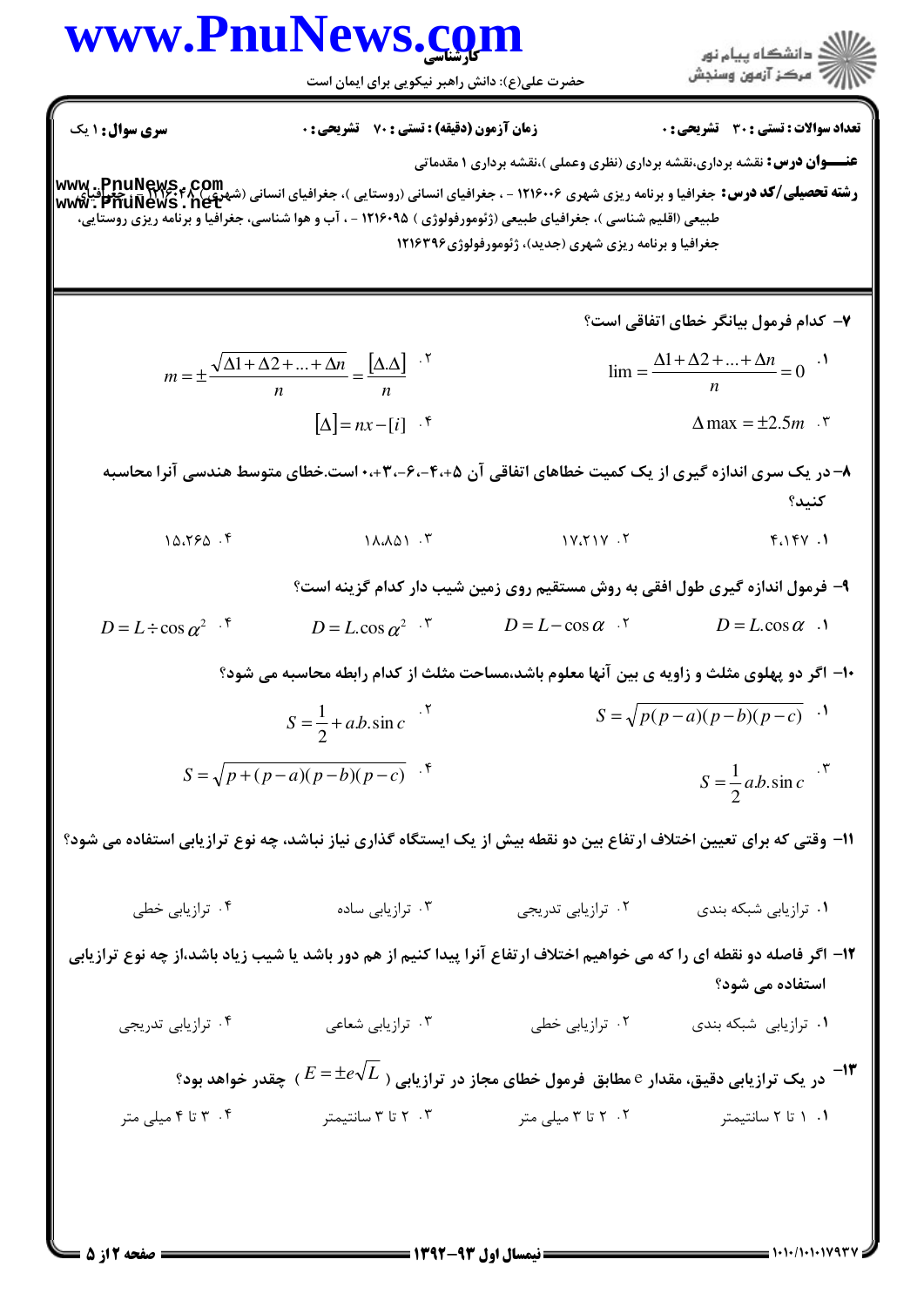## www.PnuNews.com

حضرت علی(ع): دانش راهبر نیکویی برای ایمان است

.<br>گ دانشگاه پیام نور أأزأت مركز آزمون وسنجش

**سری سوال :** ۱ یک **زمان آزمون (دقیقه) : تستی : 70 گشریحی: 0** تعداد سوالات : تستى : 30 - تشريحي : 0 **عنـــوان درس:** نقشه برداري،نقشه برداري (نظري وعملي )،نقشه برداري ۱ مقدماتي **رشته تحصیلی/کد درس:** جغرافیا و برنامه ریزی شهری ۱۲۱۶۰۰۶ - ، جغرافیای انسانی (روستایی )، جغرافیای انسانی (شهری )<br>**MWW . PhuNews . net**<br>WWW . PhuNews . net طبیعی (اقلیم شناسی )، جغرافیای طبیعی (ژئومورفولوژی ) ۹۵+۱۲۱۶ - ، آب و هوا شناسی، جغرافیاً و برنامه ریزی روستایی، جغرافیا و برنامه ریزی شهری (جدید)، ژئومورفولوژی ۱۲۱۶۳۹۶ **۱۴**- زاویه شیب کدام گزینه است؟ ۰۱ زاویه شیب یک امتداد زاویه ایست که یک امتداد با صفحه افق می سازد. ٢٠- زاويه شيب يک امتداد زاويه ايست که يک امتداد با صفحه قائم مي سازد. ۰۳ زاویه شیب یک امتداد زاویه ایست که یک امتداد با محور قائم می سازد. ۰۴ زاویه شیب یک امتداد زاویه ایست که یک امتداد با خط افق می سازد. 15- زاویه سمت الراس کدام مورد است؟ ٠١. امتداد زاويه اي كه آن امتداد با خط افق مي سازد. ۰۲ امتداد زاویه ای که آن امتداد با صفحه قائم می سازد. ۰۳ امتداد زاویه ای که آن امتداد با صفحه افق می سازد. ۰۴ امتداد زاویه ای که آن امتداد با قسمت بالای خط قائم می سازد. ۱۶– اگر نقطه شروع پروفیل طولی دارای ارتفاع معلوم ۳۹۰،۵متر باشد وارتفاع قرائت عقب ۶۵، باشد،ارتفاع خط تراز دستگاه چه عددی می باشد؟  $T91.10.5$  $\Upsilon$ 9. $\Delta$ . $\Upsilon$  $Y \wedge Q$  $T9A.0.1$ 17- پروفیل طولی چه تعریفی دارد؟ ٠١. فصل مشترک سطح زمين با صفحه افقي که از يک نقطه مي گذرد. ۲ . فصل مشترک سطح زمین با صفحه افقی که از طول مسیر می گذرد. ۰۳ فصل مشترک سطح زمین با صفحه قائمی که از طول مسیر می گذرد. ۰۴ فصل مشترک سطح زمین با صفحه قائمی که ازسطح مبنا می گذرد. ۱۸− اگر آزیموت مستقیم یک امتداد نسبت به شمال جغرافیایی ۲۵۵ درجه باشد،آزیموت معکوس آن چه عددی است؟ ۰۴ ۱۱۵ د, جه ۰۳ تا ۷۵ درجه ۰۲ ۵۷ د, جه ۰۱ ۱۰۵ درجه ١٩- متداول ترين روش توجيه هر امتداد كدام گزينه است؟ ۰۴ استادیمتری ۰۲ مختصات جغرافیایی ۰۱ گرا یا آزیموت ۰۳ فاصله پاہی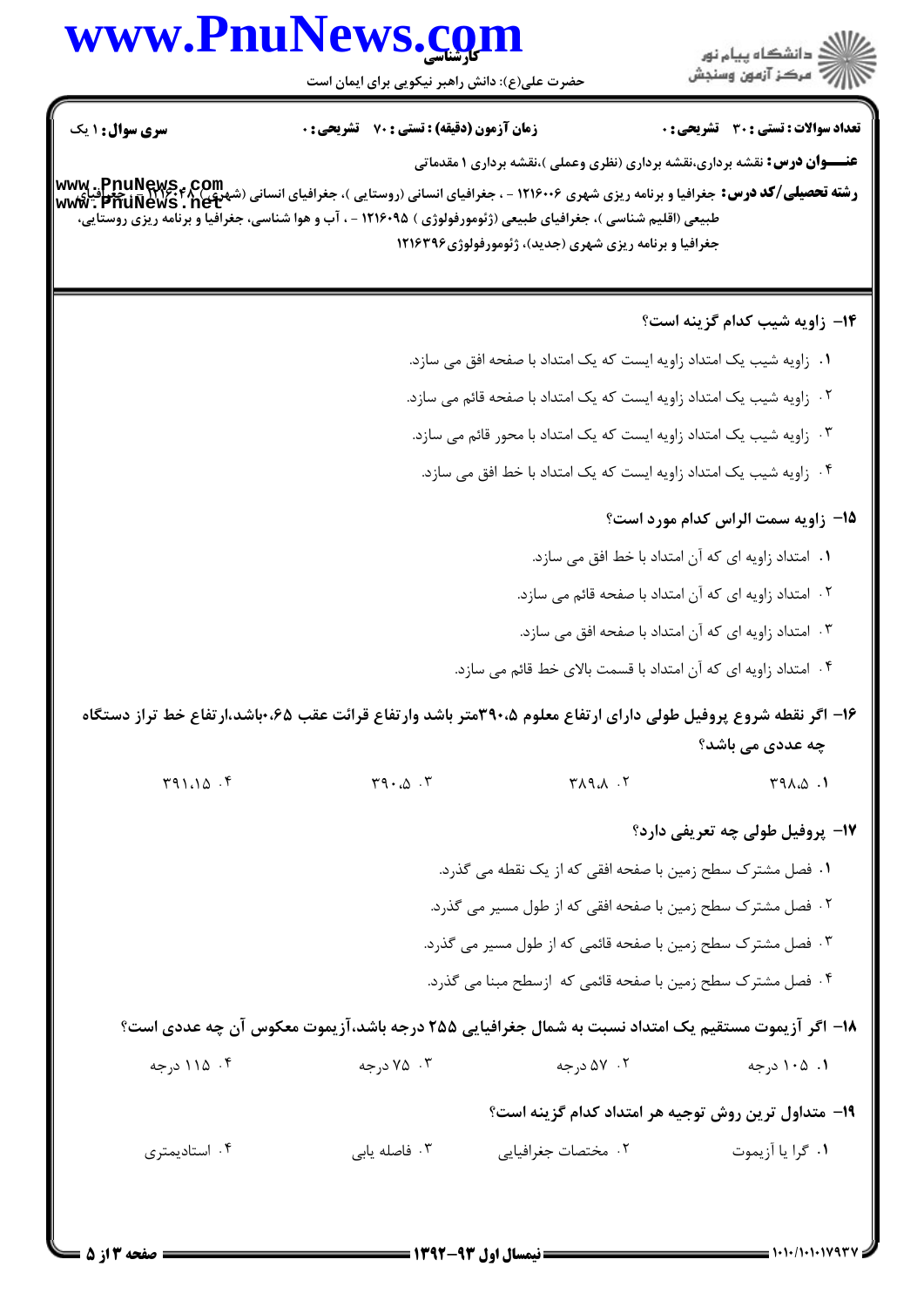|                        | www.PnuNews.com<br>حضرت علی(ع): دانش راهبر نیکویی برای ایمان است                                                                                                                                                                                                                                                                                                                                                    |                                                                                                                                             | ان دانشگاه پيام نور<br>اگر مرکز آزمون وسنجش    |
|------------------------|---------------------------------------------------------------------------------------------------------------------------------------------------------------------------------------------------------------------------------------------------------------------------------------------------------------------------------------------------------------------------------------------------------------------|---------------------------------------------------------------------------------------------------------------------------------------------|------------------------------------------------|
| <b>سری سوال : ۱ یک</b> | <b>زمان آزمون (دقیقه) : تستی : 70 گشریحی : 0</b><br><b>رشته تحصیلی/کد درس: جغرافیا و برنامه ریزی شهری ۱۲۱۶۰۰۶ - ، جغرافیای انسانی (روستایی )، جغرافیای انسانی (شهری )<br/>ر<b>شته تحصیلی/کد درس:</b> جغرافیا و برنامه ریزی شهری ۱۲۱۶۰۰۶ - ، جغرافیای انسانی (روستایی )، جغرافیای انسانی (شهر</b><br>طبیعی (اقلیم شناسی )، جغرافیای طبیعی (ژئومورفولوژی ) ۱۲۱۶۰۹۵ - ، آب و هوا شناسی، جغرافیا و برنامه ریزی روستایی، | <b>عنـــوان درس:</b> نقشه برداری،نقشه برداری (نظری وعملی )،نقشه برداری ۱ مقدماتی<br>جغرافیا و برنامه ریزی شهری (جدید)، ژئومورفولوژی ۱۲۱۶۳۹۶ | تعداد سوالات : تستى : 30 قشريحى : 0            |
|                        |                                                                                                                                                                                                                                                                                                                                                                                                                     | <b>۲۰</b> جهت ربع دایره امتداد AB برابرN45W درجه است،گرای این امتدادچقدر است؟                                                               |                                                |
| 40.5                   | 150.5                                                                                                                                                                                                                                                                                                                                                                                                               | $Y \cap \Delta$ .                                                                                                                           | $\begin{bmatrix} 1 & 0 \\ 0 & 1 \end{bmatrix}$ |
|                        | <b>ا۲</b> – در یک اندازه گیری طول افقی به روش استادیمتری در شیب قرائت تار بالا ۲۵۰۰ میلیمتر و تار پایین ۱۲۵۰ میلیمتر بوده                                                                                                                                                                                                                                                                                           | است. درصورتی که زاویه شیب آن ۹ درجه باشد، فاصله افقی آن چند متر است؟<br>(توجه کسینوس ۹ درجه برابر با ۰٬۹۸۷۶۹ است)                           |                                                |
| ۰۴ ۱۵۳،۹۱ متر          | ۰۳ . ۱۲۳،۵۱ متر                                                                                                                                                                                                                                                                                                                                                                                                     | ۲. ۶۲، ۱۳۰، متر                                                                                                                             | ۱. ۱۲۱،۹۴ متر                                  |
|                        |                                                                                                                                                                                                                                                                                                                                                                                                                     |                                                                                                                                             | <b>۲۲</b> – کدام گزینه مفهوم شبکه ژئودزی است؟  |
| ۰۴ نقاط تفصیلی         | ۰۳ نقاط مبنا                                                                                                                                                                                                                                                                                                                                                                                                        | ۰۲ نقاط کنترل                                                                                                                               | ۰۱ نقاط ارتفا <i>ع</i> ی                       |
|                        |                                                                                                                                                                                                                                                                                                                                                                                                                     | ۲۳- در مثلث بندی چه زوایا واضلاعی اندازه گیری می شود؟                                                                                       |                                                |
|                        |                                                                                                                                                                                                                                                                                                                                                                                                                     |                                                                                                                                             | ۰۱ تمامی اضلاع مثلث اندازه گیری می شود.        |
|                        |                                                                                                                                                                                                                                                                                                                                                                                                                     | ۰۲ همه زوایای مثلث وبعضی از اضلاع آن اندازه گیری می شود.                                                                                    |                                                |
|                        |                                                                                                                                                                                                                                                                                                                                                                                                                     |                                                                                                                                             | ۰۳ همه اضلاع و زوایای مثلث اندازه گیری می شود. |
|                        |                                                                                                                                                                                                                                                                                                                                                                                                                     |                                                                                                                                             | ۰۴ همه زوایای مثلث اندازه گیری می شود.         |
|                        |                                                                                                                                                                                                                                                                                                                                                                                                                     | <b>34- علایم DC و DU درکدامیک از ربع های چهار گانه هر دو مثبت است؟</b>                                                                      |                                                |
| ۰۴ ربع اول             | ۰۳ ربع دوم                                                                                                                                                                                                                                                                                                                                                                                                          | ۰۲ ربع سوم                                                                                                                                  | ۰۱ ربع چهارم                                   |
|                        |                                                                                                                                                                                                                                                                                                                                                                                                                     |                                                                                                                                             | ۲۵– کدام نکته در مورد پلی گن بندی صحیح است؟    |
|                        | ۰۲ زوایای پیمایش بزرگ انتخاب شود.                                                                                                                                                                                                                                                                                                                                                                                   | ۰۱ زوایای پیمایش کوچک انتخاب شود.                                                                                                           |                                                |
|                        | ۰۴ کنترل پیمایش با تئودولیت دقیق تر است                                                                                                                                                                                                                                                                                                                                                                             |                                                                                                                                             | ٠٣ اضلاع پيمايش نابرابر باشند                  |
|                        |                                                                                                                                                                                                                                                                                                                                                                                                                     | ۲۶- منظور از نقشه برداری تاکئومتری تفصیلی کدام گزینه است؟                                                                                   |                                                |
|                        | ۰۱ پس از استقرار و تراز کردن دستگاه روی نقطه ایستگاهی ، فاصله دستگاه نسبت به شاخص مشخص شود.                                                                                                                                                                                                                                                                                                                         |                                                                                                                                             |                                                |
|                        | ۰۲ پس از استقرار و تراز کردن دستگاه روی نقطه ایستگاهی، شیب آن نسبت به ایستگاه مشخص شود.                                                                                                                                                                                                                                                                                                                             |                                                                                                                                             |                                                |
|                        | ۰۳ پس از استقرار و تراز کردن دستگاه روی نقطه ایستگاهی، مختصات آن نسبت به ایستگاه مشخص شود.                                                                                                                                                                                                                                                                                                                          |                                                                                                                                             |                                                |
|                        | ۰۴ پس از استقرار و تراز کردن دستگاه روی نقطه ایستگاهی، ارتفاع دستگاه نسبت به ایستگاه مشخص شود.                                                                                                                                                                                                                                                                                                                      |                                                                                                                                             |                                                |